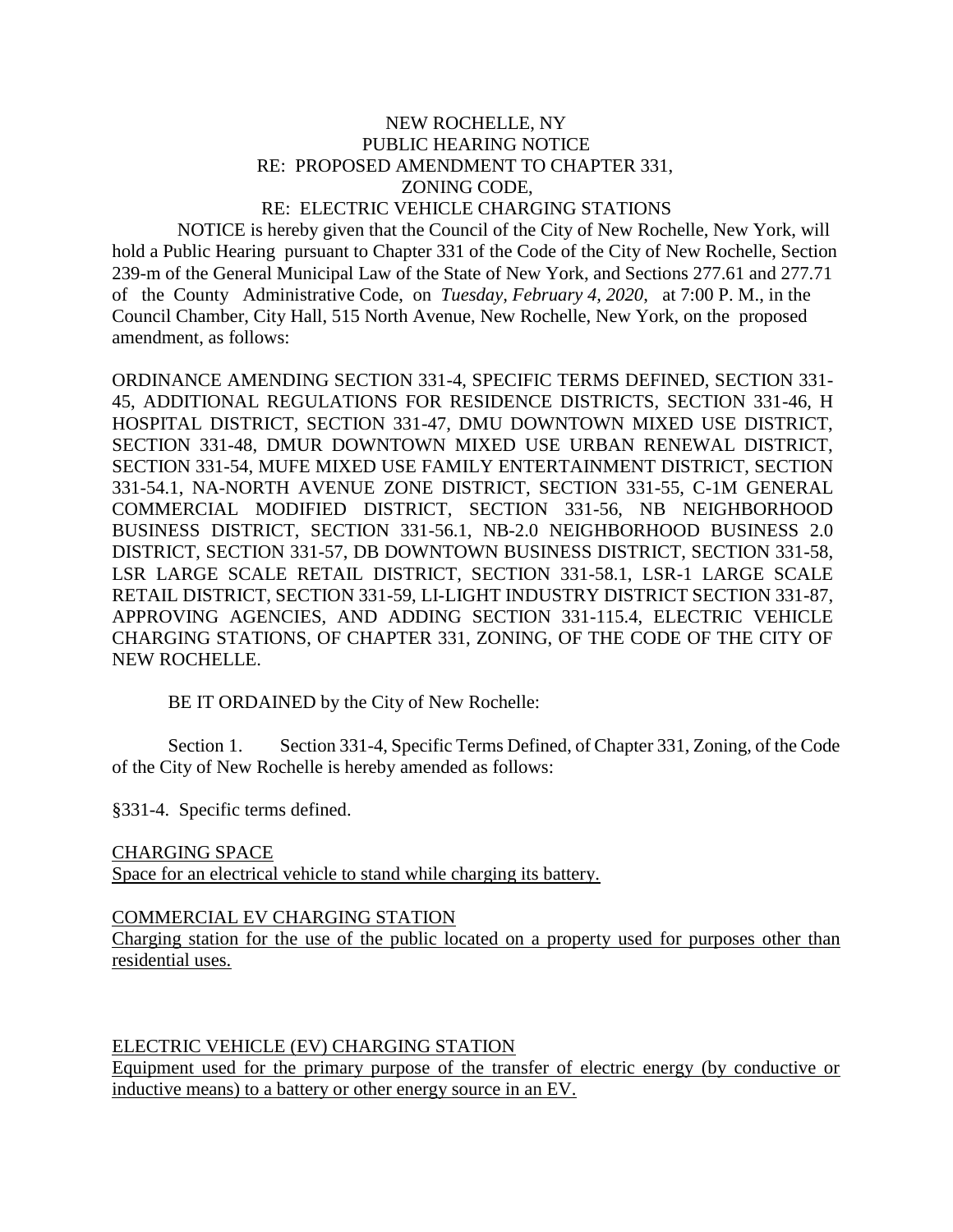# PERSONAL EV CHARGING STATION EV charging station accessory to a residential use.

Section 2. Section 331-45, Additional regulations for residence districts, of Chapter 331, Zoning, of the Code of the City of New Rochelle is hereby amended as follows:

§331-45. Additional regulations for residence districts.

- A. Regulation of accessory uses. Permitted accessory uses are clearly identified for each zoning district in §§331-30 through 331-44 of this chapter. The following are additional standards that apply to accessory uses in all zoning districts.
- (1) In all districts.

(e) Unless installed inside the garage, the Personal EV charging station shall not be located in the required front yard, and shall be placed at least 6 feet away from side property lines and 10 feet away from the rear property line.

(f) Outdoor Personal EV charging station shall not reduce the required width of a driveway or the required width and length of a required parking space.

Section 3. Section 331-46, H Hospital District, of Chapter 331, Zoning, of the Code of the City of New Rochelle is hereby amended as follows:

C. Uses allowed by special permit.

# (8) Commercial EV Charging Stations as regulated by § 331-115.4.

Section 4. Section 331-47, DMU Downtown Mixed Use District, of Chapter 331, Zoning, of the Code of the City of New Rochelle is hereby amended as follows:

§ 331-47. DMU Downtown Mixed Use District.

C. Uses allowed by special permit.

## (20) Commercial EV Charging Stations as regulated by § 331-115.4.

Section 5. Section 331-48, DMUR Downtown Mixed Use Urban Renewal District, of Chapter 331, Zoning, of the Code of the City of New Rochelle is hereby amended as follows:

§ 331-47. DMUR Downtown Mixed Use Urban Renewal District.

- C. Uses allowed by special permit
	- (15) Commercial EV Charging Stations as regulated by § 331-115.4.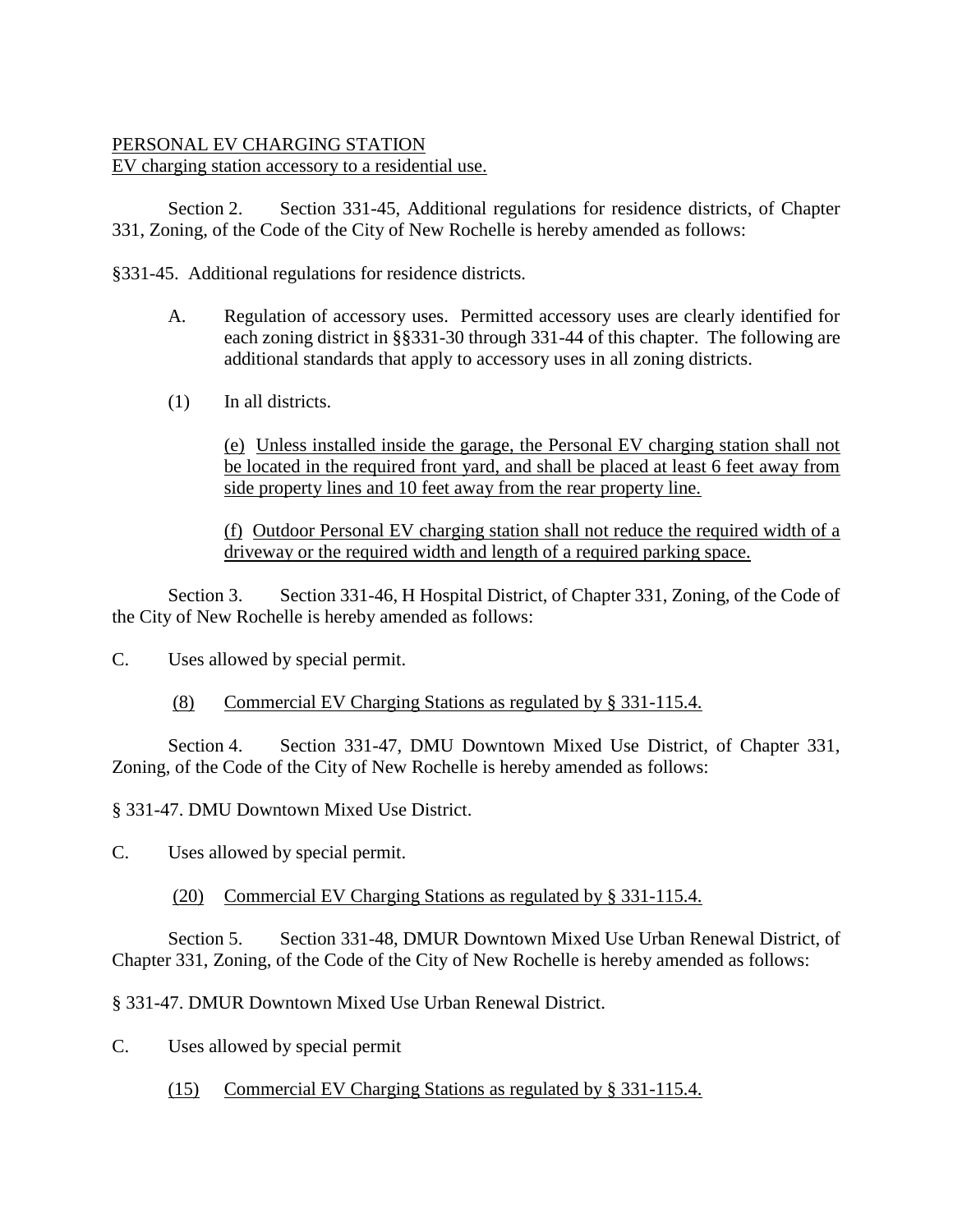Section 6. Section 331-54, MUFE Mixed Use Family Entertainment District, of Chapter 331, Zoning, of the Code of the City of New Rochelle is hereby amended as follows:

§ 331-54A. MUFE Mixed Use Family Entertainment District.

C. Uses allowed by special permit.

(12) Commercial EV Charging Stations as regulated by § 331-115.4.

Section 7. Section 331-54.1, NA-North Avenue Zone District, of Chapter 331, Zoning, of the Code of the City of New Rochelle is hereby amended as follows:

§ 331-54.1. NA-North Avenue Zone District.

C. Uses allowed by special permit

(14) Commercial EV Charging Stations as regulated by § 331-115.4.

Section 8. Section 331-55, C-1M - General Commercial Modified District, of Chapter 331, Zoning, of the Code of the City of New Rochelle is hereby amended as follows:

C. Uses allowed by special permit

(11) Commercial EV Charging Stations as regulated by § 331-115.4.

Section 9. Section 331-56, NB Neighborhood Business District, of Chapter 331, Zoning, of the Code of the City of New Rochelle is hereby amended as follows:

§ 331-56, NB Neighborhood Business District.

C. Uses allowed by special permit

(14) Commercial EV Charging Stations as regulated by § 331-115.4.

Section 10. Section 331-56.1, NB-2.0 Neighborhood Business 2.0 District, of Chapter 331, Zoning, of the Code of the City of New Rochelle is hereby amended as follows:

§ 331-56.1, NB-2.0 Neighborhood Business 2.0 District

C. Uses allowed by special permit

(13) Commercial EV Charging Stations as regulated by § 331-115.4.

Section 11. Section 331-57, DB Downtown Business District, of Chapter 331, Zoning, of the Code of the City of New Rochelle is hereby amended as follows: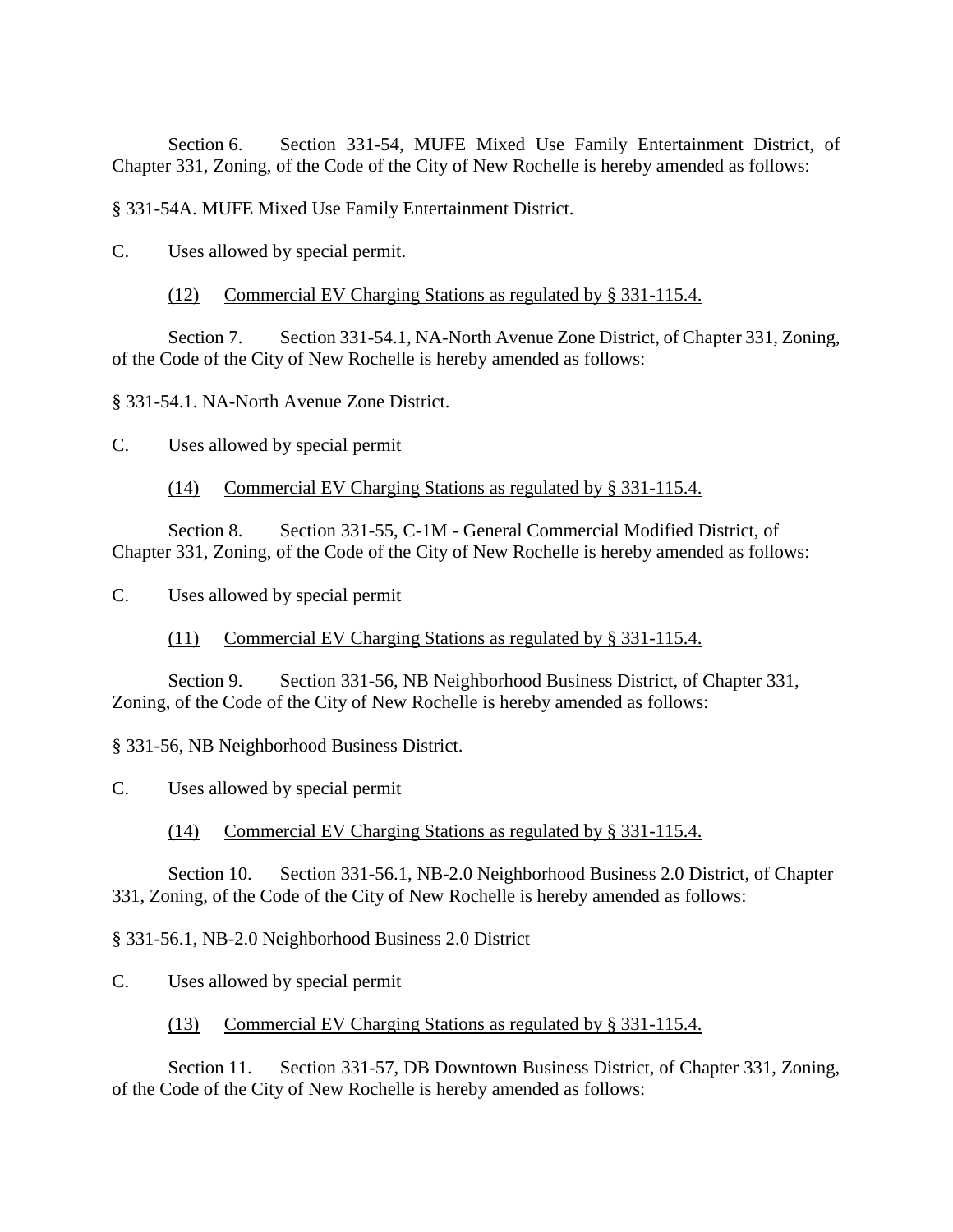§ 331-57. DB Downtown Business District.

C. Uses allowed by special permit.

(17) Commercial EV Charging Stations as regulated by § 331-115.4.

Section 12. Section 331-58, LSR Large Scale Retail District, of Chapter 331, Zoning, of the Code of the City of New Rochelle is hereby amended as follows:

§ 331-58. LSR Large Scale Retail District.

C. Uses allowed by special permit.

(8) Commercial EV Charging Stations as regulated by § 331-115.4.

Section 13. Section 331-58.1, LSR-1 Large Scale Retail District, of Chapter 331, Zoning, of the Code of the City of New Rochelle is hereby amended as follows:

§ 331-58.1. LSR-1 Large Scale Retail District.

C. Uses allowed by special permit.

(7) Commercial EV Charging Stations as regulated by § 331-115.4.

Section 14. Section 331-59, LI-Light Industry District, of Chapter 331, Zoning, of the Code of the City of New Rochelle is hereby amended as follows:

§ 331-59. LI-Light Industry District.

C. Uses allowed by special permit.

(11) Commercial EV Charging Stations as regulated by § 331-115.4.

Section 15. Section 331-87, Approving Agencies, of Chapter 331, Zoning, of the Code of the City of New Rochelle is hereby amended as follows:

§ 331-87. Approving agencies

- B. Planning Board
- (1) The Planning Board shall have authority to approve the following listed special permit uses, in addition to any other specially permitted uses not specifically identified in this section:

(ii) Electric Vehicle Charging Stations as regulated by § 331-115.4.